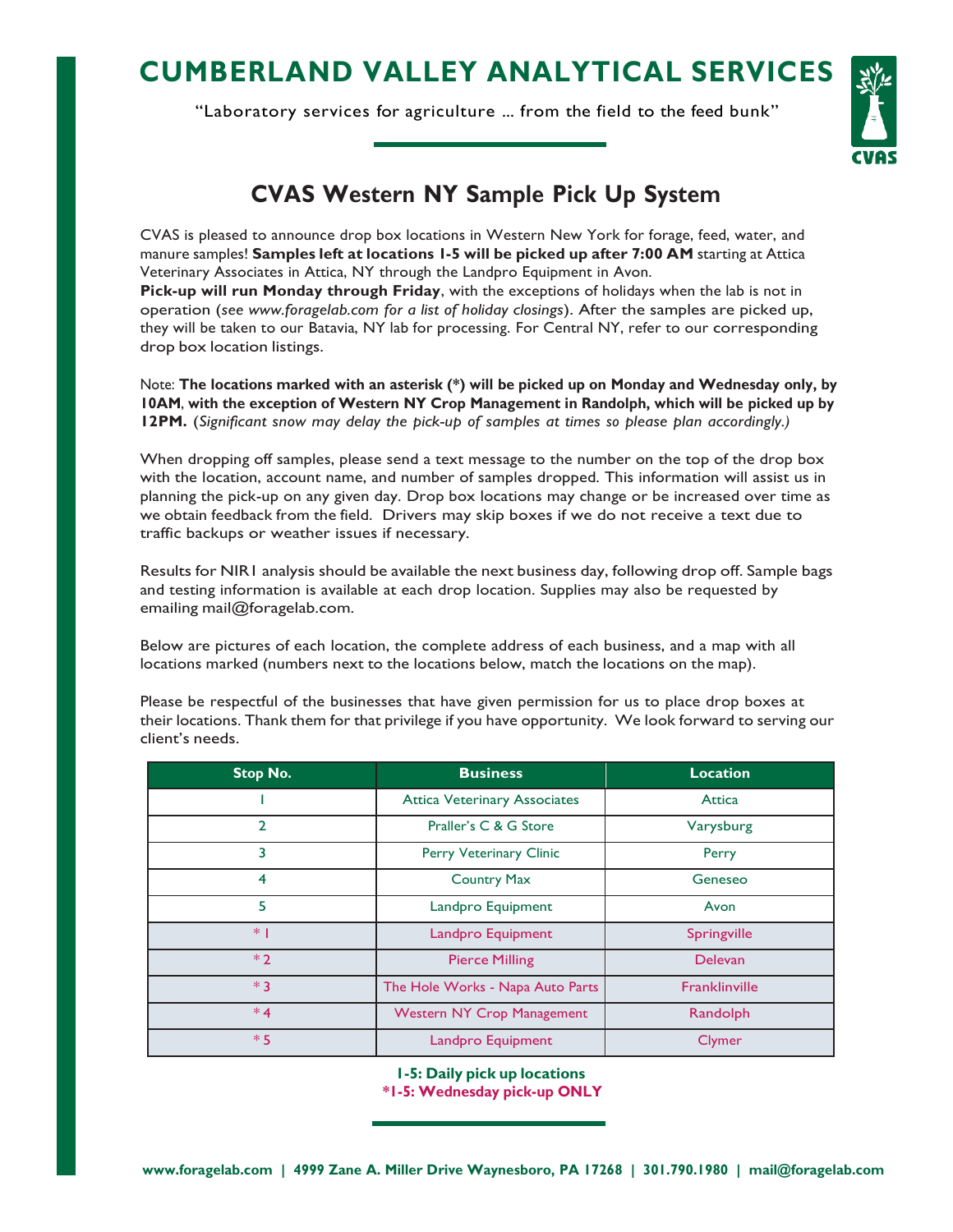

**1-5 : Daily pick up locations \*1-5: Wednesday pick-up ONLY**

**Western New York Drop Box Business Location Images**



Batavia Forage Lab (CVAS)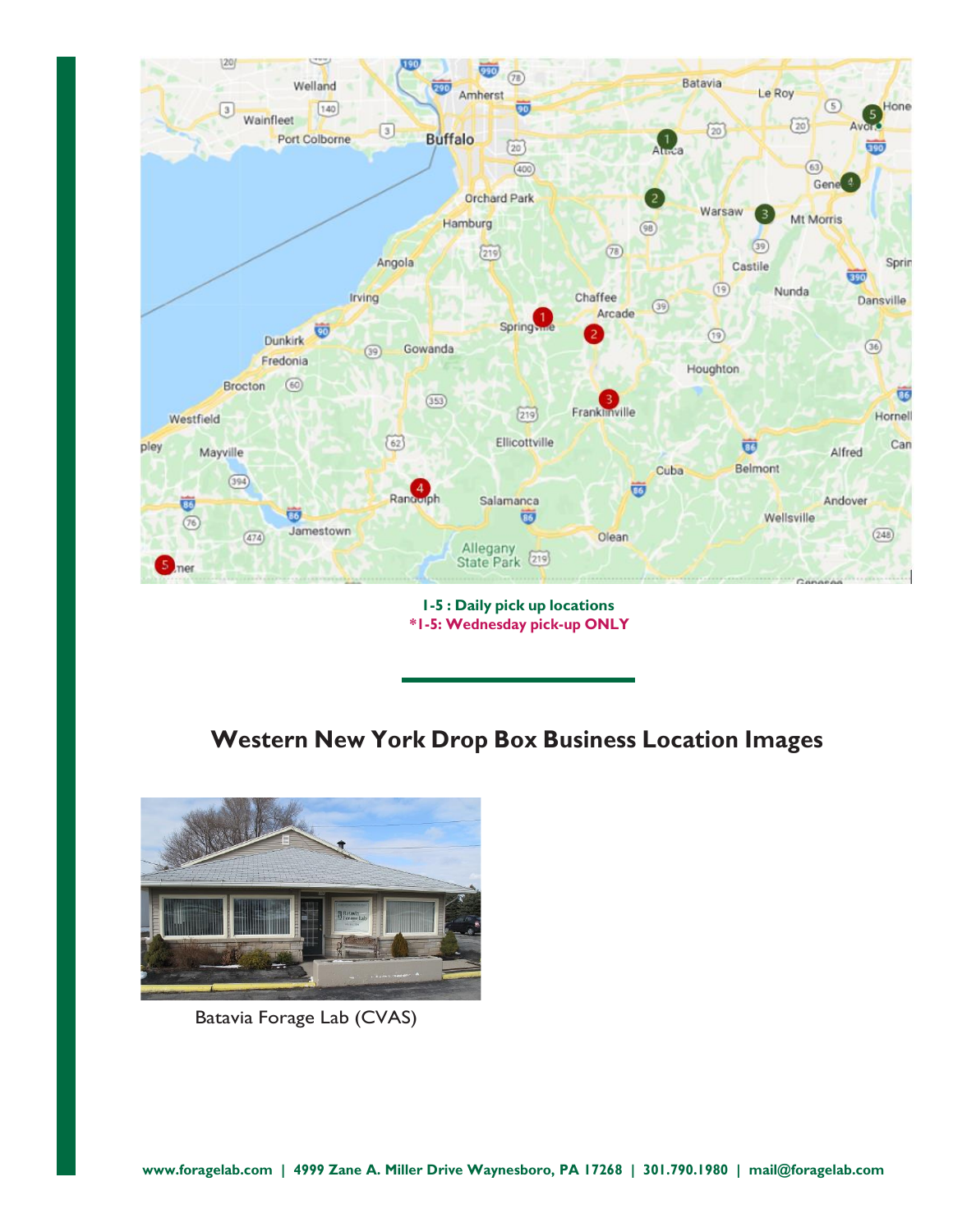

Attica Veterinary Associates, Attica (1) Praller's C & G Store, Varysburg (2)



Perry Veterinary Clinic, Perry (3) Country Max, Geneseo (4)











Landpro Equipment, Avon (5)  $*$  Landpro Equipment, Springville (1)



\* Pierce Milling, Delevan (2) \* The Hole Works - Napa Auto Parts, Franklinville (3)